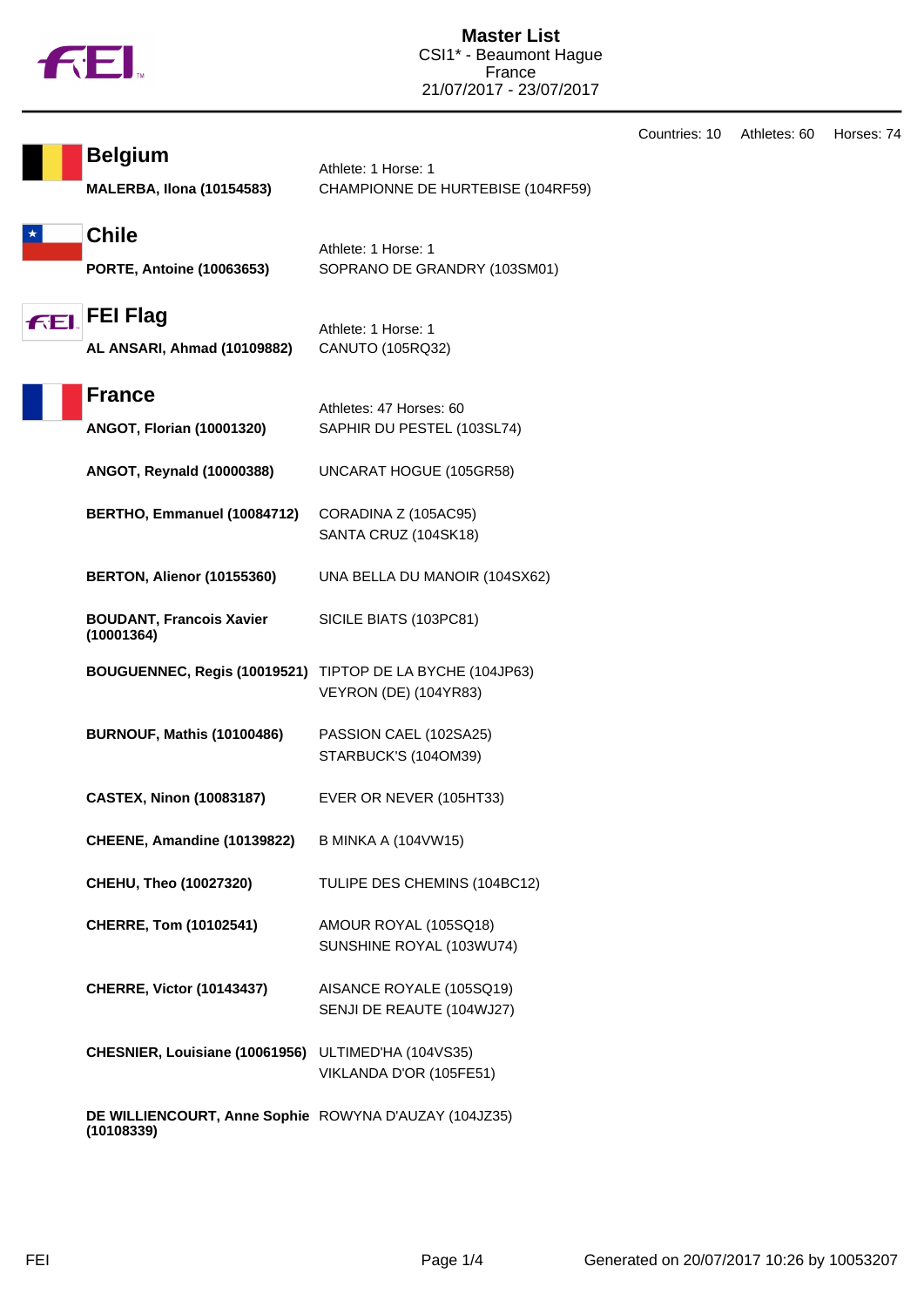

| DELAMARRE, Helena (10121489)                            | TZARINE DU PESTEL (104BV05)                                     |
|---------------------------------------------------------|-----------------------------------------------------------------|
| DEVULDER, Benjamin (10008404) UTINAM DROMELLE (104OU07) |                                                                 |
| EPAILLARD, Brieuc (10142594)                            | PIGMALION DU ROZEL (102ZQ86)<br>VALENTINO D AUGE (104PT63)      |
| EPAILLARD, Julien (10001850)                            | ALLUMETTE D' AUGE (105BI72)                                     |
| <b>FORTIN, Clement (10101879)</b>                       | VALKIRYE (105KX45)                                              |
| <b>GAUTIER, Alexis (10000648)</b>                       | OLIDAY D'IRA (103BJ34)                                          |
| GAUTIER, Nicolas (10044742)                             | UZZIAH (104XR70)                                                |
| <b>GEISMAR BONNEMAINS, Manon</b><br>(10038470)          | TAMISE DU THOT (104EA87)                                        |
| <b>GERMAIN, Lea (10155365)</b>                          | URANIE DE LA BARBAIS (105KV58)                                  |
| <b>GIRAUD, Flore (10081150)</b>                         | VOYOU DU BOBOIS (105AQ83)                                       |
| <b>GOFFINET, Laurent (10001987)</b>                     | ALICANTE DE MOUNE (105OT24)<br>TRESOR PALUELLE (104KE80)        |
| HECART, Adeline (10057028)                              | AMETHYSTE DE LA ROQUE (104YE64)                                 |
| JOLLY, Pierre Jean (10100487)                           | VACCARESS (105SS35)                                             |
| <b>JORET, Tiphaine (10006637)</b>                       | ALOUETT BOURGEOISE (105SQ13)                                    |
| LAGOUBIE, Axelle (10046380)                             | NORWAY DE LA LANDE (FRA44373)                                   |
| LAVENU, Astrid (10100014)                               | SYRUS DU VINNEBUS (104BN02)                                     |
| LE VOT, Yoann (10008725)                                | LASSANO (103IK11)                                               |
|                                                         | LEBRISOLLIER, Amelie (10142780) VERANO D'LA ROUSSERIE (104YW66) |
| LEPRETRE JONDOT, Nathalie<br>(10122731)                 | UDON DE BAUDIERE (105SO11)                                      |
|                                                         | LEPREVOST, Penelope (10016473) JIVARO VAN T HOOGEINDE (105DU91) |
| <b>MARTIN, Maelle (10068294)</b>                        | UP TO DATE DU MILON (105QI05)                                   |
| MONTIGNY, Sylvain (10002889)                            | ARIANE DES AJONCS (105SP77)<br>PILATOS (102MM20)                |
| <b>NEVEUX, Elise (10102729)</b>                         | VIRTUOSO DE BREIZH (105KH56)                                    |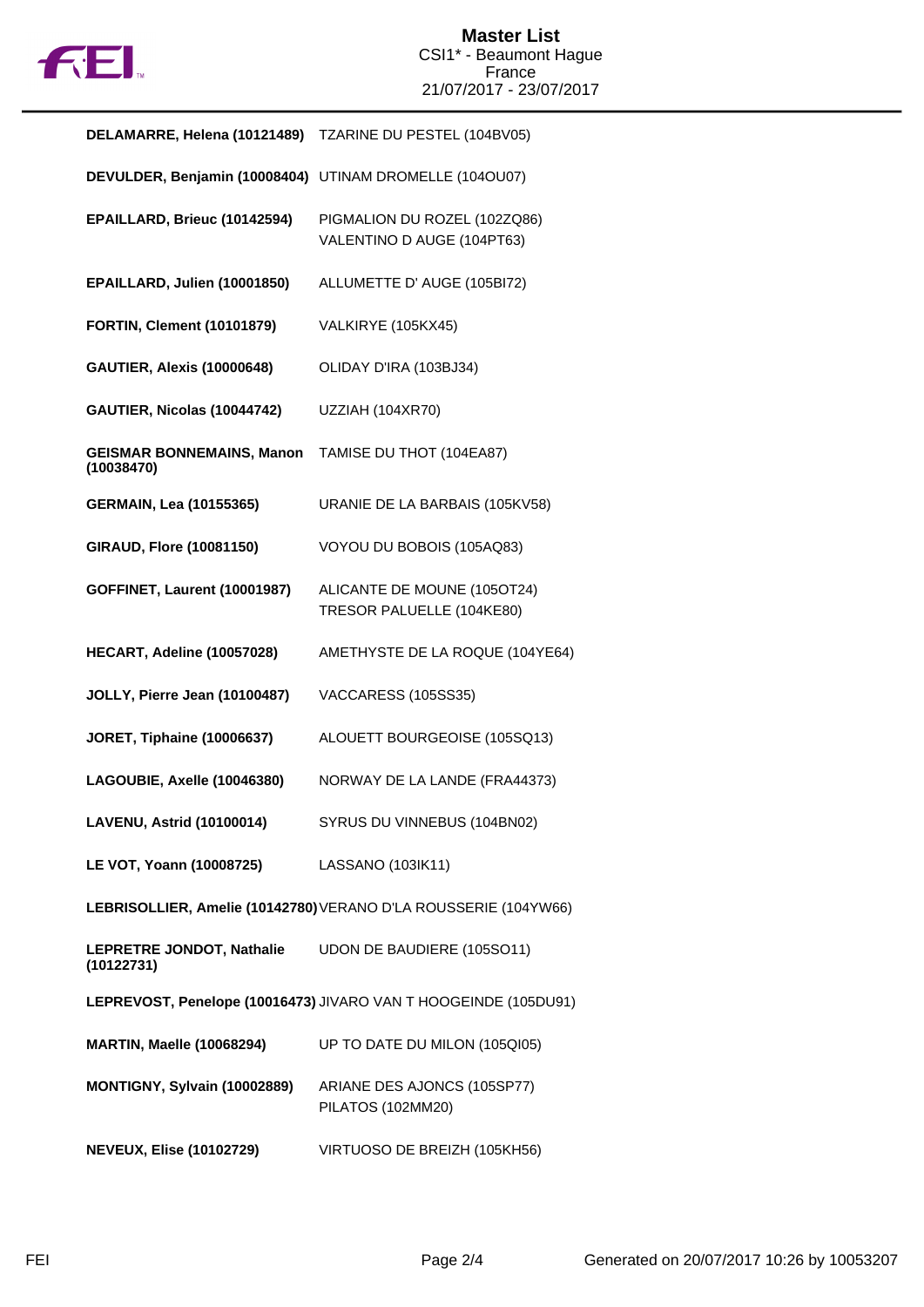

|          | PIGNOLET, Bertrand (10000857)                                           | UPSALA DE CARTIGNY (104WY71)                                                               |
|----------|-------------------------------------------------------------------------|--------------------------------------------------------------------------------------------|
|          | PIGNOLET, Hubert (10011559)                                             | ATHOS D'ELLE (104XR86)                                                                     |
|          | RAYNAUD, Juliette (10115708)                                            | STELLA DU MOULIN (104RD06)                                                                 |
|          | <b>RICHER, Anny (10023277)</b>                                          | UPERCUT DU TERTRE (104ES98)                                                                |
|          | <b>ROCUET, Margaux (10030566)</b>                                       | URIOSO DE LAUME (104RG97)<br>VICTORIA BARCELONA (105Cl97)<br>VULCAIN DE CHALUSSE (104XR17) |
|          | TACHET, Victoria (10069993)                                             | SEABEA SWEET D'OR (104SY36)<br>UNIVERS DU VINNEBUS (104HX46)                               |
|          | TAJA, Claire (10076681)                                                 | USTYKA DE CARNEVILLE (104XM82)                                                             |
|          | VERNEUIL, Julie Anne (10089961) REPLIQUE DE BLOYE (103GG31)             |                                                                                            |
|          | VINCENT, Emmanuel (10011558)                                            | HAVINA VAN DE FAUNUSHOEVE (104HP63)<br>VICTOIRE DU TERTRE (105MZ15)                        |
|          | ZARYOUH, Bilal (10102404)                                               | NO NAME DE SIVA (FRA45485)                                                                 |
|          | Great Britain                                                           |                                                                                            |
|          | <b>BELLM, Florence (10017258)</b>                                       | Athletes: 4 Horses: 4<br>CHIPIE B F Z (105ET65)                                            |
|          | KIRK, Jemma (10006490)                                                  | <b>QUINCY 126 (103EA23)</b>                                                                |
|          | NEILSON, Daniel (10025687)                                              | STRIDES HATTON'S TREASURE (104PR27)                                                        |
|          | <b>WILSON, Nicola (10097854)</b>                                        | NAOMI 55 (104JE06)                                                                         |
|          | <b>India</b><br><b>SAHNEY, Maryk (10142939)</b>                         | Athlete: 1 Horse: 1<br><b>FLYER B (105FW80)</b>                                            |
|          | <b>Ireland</b><br><b>HOWLEY, Richard (10028092)</b>                     | Athlete: 1 Horse: 1<br>GERONIMO (105RA82)                                                  |
|          | <b>Spain</b><br>DUBOIS LEVY, Blanche (10023716) PHEBE DU BIEF (103HF81) | Athletes: 2 Horses: 2                                                                      |
|          | EPAILLARD, Susana (10002873)                                            | VIRGULE D' AUGE (105BK85)                                                                  |
| $\bf{G}$ | <b>Tunisia</b>                                                          | Athlete: 1 Horse: 1                                                                        |

 $\overline{\phantom{a}}$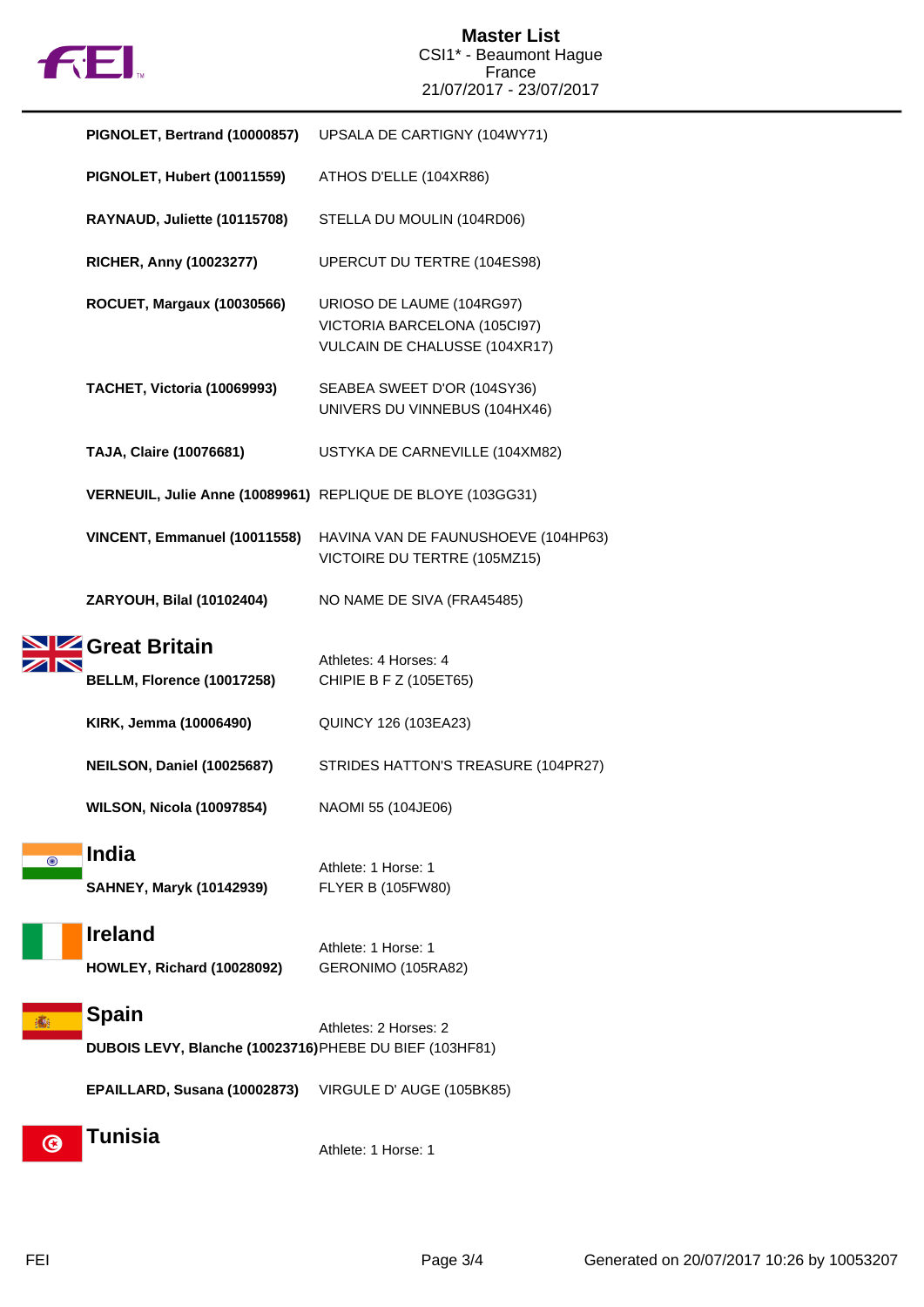

**DAMMAK, Ayoub (10039456)** HORTA (103RP69)

## **Ukraine**

**BONDARIEVA, Anastasiya (10093713)**

Athlete: 1 Horses: 2 ALSTOM DE KREISKER (104OJ70) TIGRANO (104DD87)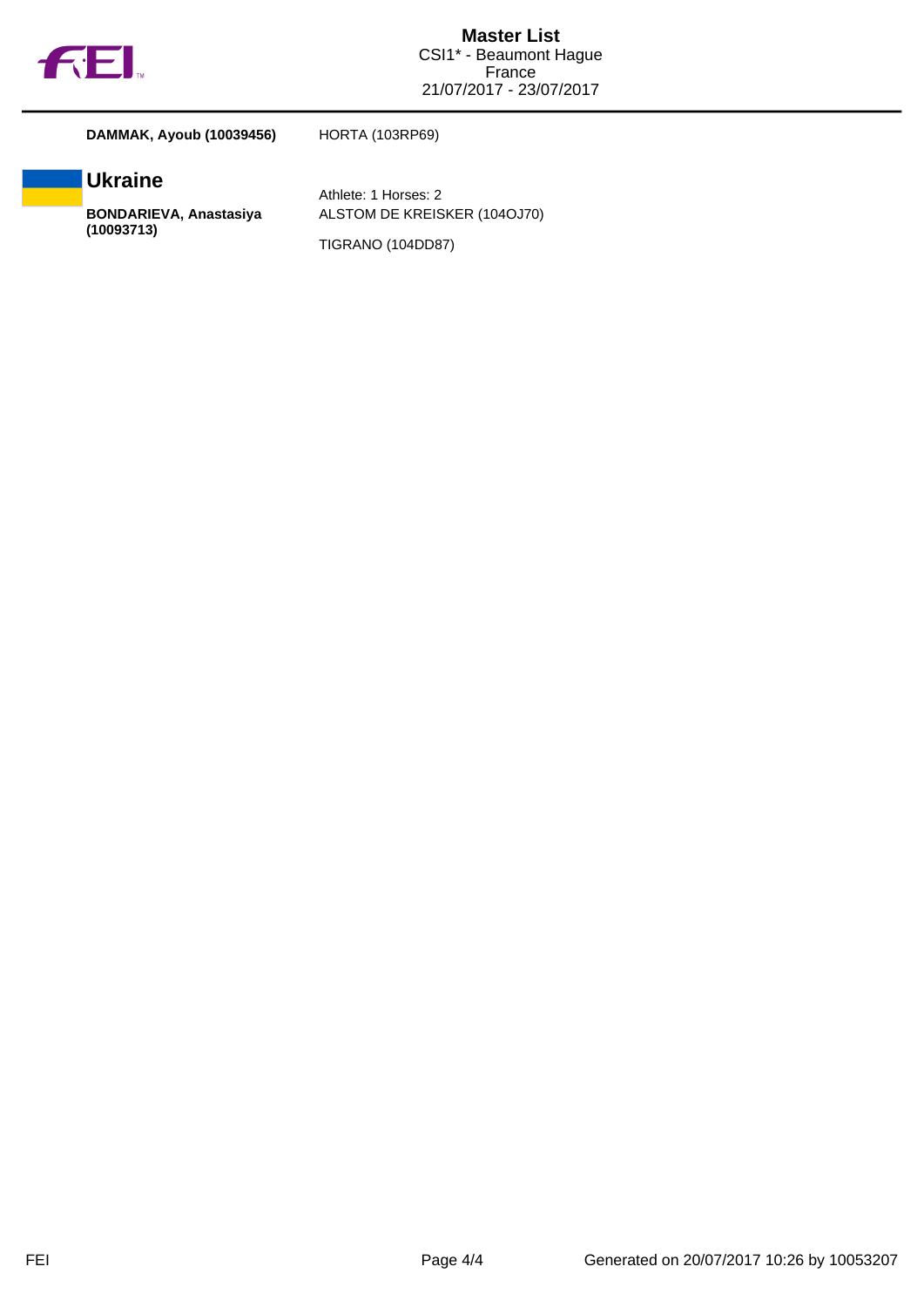|                                                   |                                                                                      | Countries: 9 | Athletes: 45 | Horses: 79 |
|---------------------------------------------------|--------------------------------------------------------------------------------------|--------------|--------------|------------|
| <b>Australia</b>                                  | Athlete: 1 Horses: 2                                                                 |              |              |            |
| GRAHAM, Amy (10013803)                            | CALI DES BERGERIES (104JV85)                                                         |              |              |            |
|                                                   | COLERAINE DES BERGERIES (104NP50)                                                    |              |              |            |
| <b>FEI Flag</b><br>FEI                            |                                                                                      |              |              |            |
| AL MUDAHKA, Ahmed (10040783) CLASSIC 45 (104YF20) | Athlete: 1 Horse: 1                                                                  |              |              |            |
|                                                   |                                                                                      |              |              |            |
| <b>France</b>                                     | Athletes: 32 Horses: 59                                                              |              |              |            |
| <b>ANGOT, Florian (10001320)</b>                  | TIP TOP DES TESS (104JK03)                                                           |              |              |            |
|                                                   |                                                                                      |              |              |            |
| ANGOT, Reynald (10000388)                         | SYMPHONIE DES BICHES (103QV00)                                                       |              |              |            |
|                                                   | VINTADGE DE LA ROQUE (104YE70)                                                       |              |              |            |
| <b>BOUDANT, Francois Xavier</b><br>(10001364)     | CHECKPOINT CHACCO (103YJ67)                                                          |              |              |            |
|                                                   | CIENTO (104CA00)                                                                     |              |              |            |
|                                                   | EDUARD 14 (103DP46)                                                                  |              |              |            |
|                                                   | BOUDAREL, Alexandre (10046631) REGLISSE DE BRENUS (103IH02)                          |              |              |            |
| BOUGUENNEC, Regis (10019521) CIGONDA (104DU90)    |                                                                                      |              |              |            |
|                                                   | JACKSON (104MW15)                                                                    |              |              |            |
| <b>BOURDONCLE, Romain</b><br>(10019795)           | TIAMO MASSUERE (104CS99)                                                             |              |              |            |
| <b>BURNOUF, Mathis (10100486)</b>                 | VIVA DE MALICA (105EW03)                                                             |              |              |            |
| CADET, Tony (10002956)                            | CONSUL DL VIE Z (103CG27)                                                            |              |              |            |
|                                                   | UPPSALA DEL CABALERO (104LM84)                                                       |              |              |            |
| <b>CASTEX, Ninon (10083187)</b>                   | DAYDREAMER E S (102PL20)                                                             |              |              |            |
| CHEHU, Theo (10027320)                            | ULYSSE D'ORBEC (104ZX08)                                                             |              |              |            |
| DELAVEAU, Patrice (10002477)                      | LEONTINE LEDIMAR Z H D C (103OG38)                                                   |              |              |            |
|                                                   | UTHOPE DE LA ROQUE HDC (103UD01)                                                     |              |              |            |
|                                                   | VESTALE DE MAZURE HDC (104SH39)                                                      |              |              |            |
| DEROUBAIX, Alexis (10062733)                      | SECRET DU PAYS D'AUGE (104GG69)                                                      |              |              |            |
|                                                   | SOHO DU PLESSIS (104BQ75)                                                            |              |              |            |
|                                                   |                                                                                      |              |              |            |
|                                                   | DEVULDER, Benjamin (10008404) SORAYA DE ST MARTIN (103YO27)<br>VERT DEGRIS (105EU82) |              |              |            |
|                                                   | VOLKYA DES EDENES (104VI85)                                                          |              |              |            |
|                                                   |                                                                                      |              |              |            |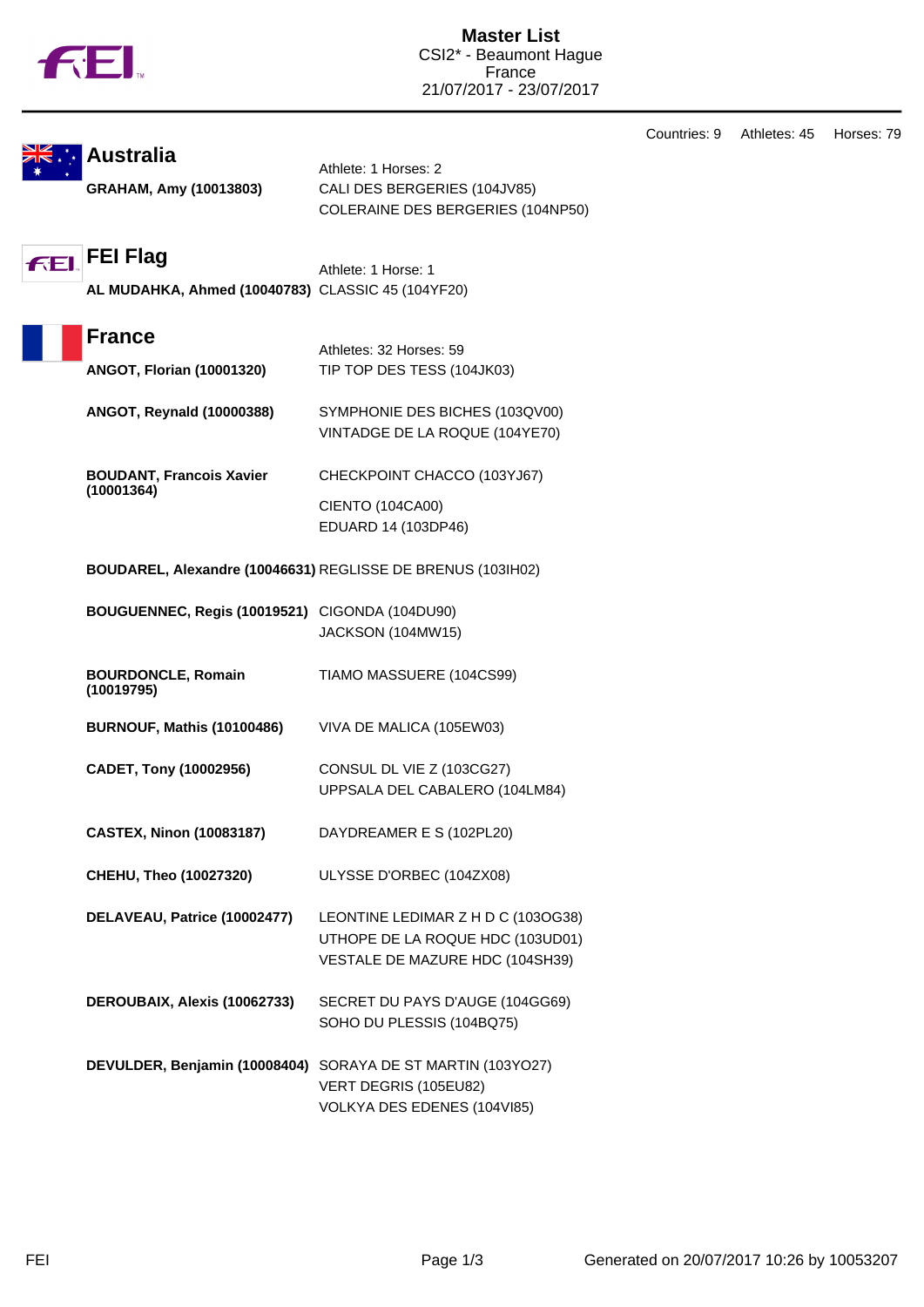

| DUSART, Etienne (10019791)                                 | SUMMUM D'OSSAU (103XF48)<br>TATOO DES TRAMBLES (104BG57)                                       |
|------------------------------------------------------------|------------------------------------------------------------------------------------------------|
| EPAILLARD, Julien (10001850)                               | EDESA'S CHILLANDO BLUE (103VQ54)<br>INSTIT DE JUCASO (104NA56)<br>SAFARI D AUGE (103VQ92)      |
| GAULLIER, Gaetan (10033562)                                | QUALINE DU CHATEAU (102MH52)                                                                   |
| <b>GAUTIER, Alexis (10000648)</b>                          | SIROCO DE COQUERIE (104DC59)<br>TOP GUN SEMILLY (104EW83)                                      |
| <b>GIRAUD, Flore (10081150)</b>                            | SECRET SEMILLY (103QD82)                                                                       |
| <b>GOFFINET, Laurent (10001987)</b>                        | T'INTELY LANDE (104AN09)<br>URTIMACK DES ABBAYES (104UJ85)<br>VALKYRIE CONDEENNE (105AS38)     |
| HECART, Adeline (10057028)                                 | PASHA DU GUE (102SL86)<br>VENDETTA DE COSSIGNY (105AE42)                                       |
| HECART, Michel (10011454)                                  | DIVINE DE LA ROQUE (104EW07)<br>ESPRIT DE LA ROQUE (104PK44)<br>SIRE JAG DE COURTHOE (103XX45) |
| LAGOUBIE, Axelle (10046380)                                | SKYROCK DU MILON (103ZC61)<br>UHLORAIN (104WP79)                                               |
| LE VOT, Yoann (10008725)                                   | QUITUS LOUVO (103IE09)<br>ROYAL DE CHANTEPIE (104SY18)                                         |
| LEPREVOST, Penelope (10016473) FLORA DE MARIPOSA (103IR58) | ILENA DE MARIPOSA (104OA60)<br>RATINA D'LA ROUSSERIE (103II85)                                 |
| <b>MARTIN, Maelle (10068294)</b>                           | TEMPO DU PLIX (104JI41)<br>VEGAS DE LA FOLIE (105DO54)                                         |
| <b>MARTIN, Olivier (10061481)</b>                          | ANDIAMO SEMILLY (105OE93)<br>VANDY DU BOIS D'ELLE (105SH37)                                    |
| <b>MOREL, Denis (10001102)</b>                             | T'IMAGINE DE LAUME (104BU19)                                                                   |
| PIGNOLET, Hubert (10011559)                                | NILANE D'ELLE Z (105IT70)<br>UPSILLON D'ELLE (104WX81)                                         |
| <b>ROCUET, Margaux (10030566)</b>                          | PIROUETTE DE VAINS (104ZT73)<br>TALIKA DES ISLES (104AJ06)                                     |